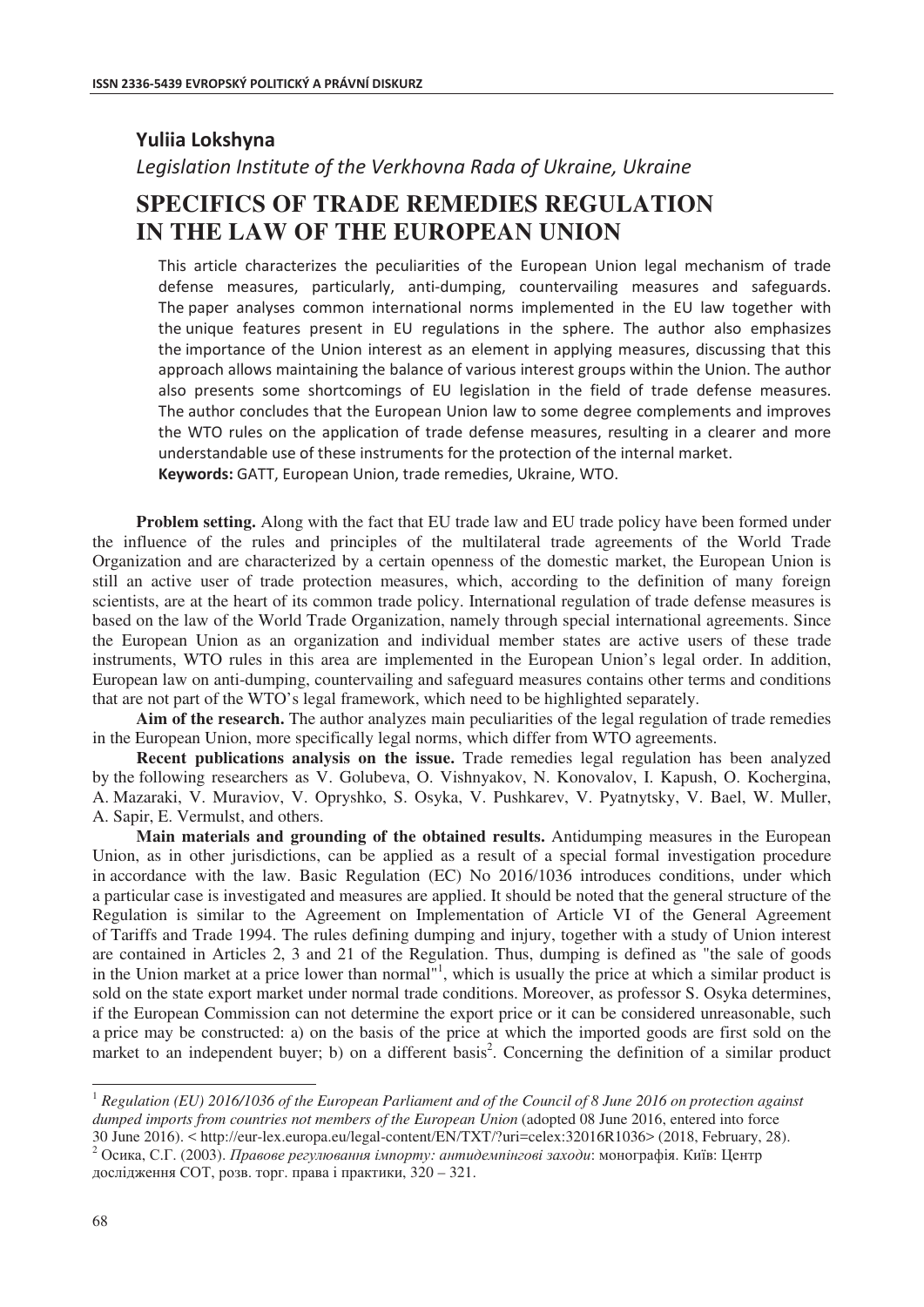$\overline{a}$ 

in the EU anti-dumping legislation, it is sufficiently narrow and clear and fully in line with its definition of the relevant WTO agreement, namely an identical product, that is, similar in all to the product under consideration, or, in the absence of such a product, to another product, although not the same in everything, but which characteristics are very similar to the characteristics of the product in consideration<sup>1</sup>. According to the established practice, for the purpose of determining the fact of dumping, a comparison is made between the normal value and the export price of goods, as determined by the "unbiased basis", and, if necessary, an adjustment of the price is made, so that it is possible to compare. Thus, Article 2 of Regulation (EC) No 2016/1036 stipulates that the presence of dumping is established by means of the following actions: 1) the usual price of the goods in the exporting country is calculated; 2) the usual price of the product is calculated on the EU market; 3) comparing prices; 4) the presence or absence and size of the dumping margin is calculated, that is, the difference between the normal value of the goods and the export price; 5) general calculations are made regarding the damage and its size; 6) calculates the degree of growth of dumping imports, the impact of this import on EU producers, etc.<sup>2</sup> Consequently, all major terms and procedures relating to trade defense measures in the EU are in line with WTO rules.

The rules of protection against subsidized imports from non-EU countries are also regulated by the special Regulation (EC) No 2016/1037, the norms of which also coincide with the provisions of the relevant WTO Agreement on Subsidies and Countervailing Measures. This basic subsidy regulation defines three essential requirements for the application of measures, in particular, the existence of a specific subsidy, the existence of harm, which are mandatory requirements of the WTO Agreement, but also the EU's interest in the application of measures that is an additional provision of the European commercial law. Thus, according to Article 2 of the Subsidies Regulation, as in accordance with the GATT/WTO rules, there is financial assistance from the government of the exporting country or country of origin, or a benefit in the sense of Article XVI of the GATT 1994, and there is a benefit obtained in this way. Thus, imports is considered subsidized in the presence of both criteria: 1) if it is carried out subject to provision of financial assistance from the state or, in some cases, private entities, for example, in the case of granting loans, direct transfers, tax breaks, etc.; and 2) if such assistance provides certain benefits<sup>3</sup>. However, according to professor N. Musis, even when it is possible to identify the recipient of grants, in practice there are certain exceptions to the application of measures, in particular, measures do not apply if subsidies are granted to enterprises for research, for the implementation of the policy of state regional development, in order to facilitate adaptation manufacturers to new economic conditions, etc.<sup>4</sup>

In order to detect the fact of dumping under EU rules, a comparison is made between the export price of a given product and the normal price of a similar product, which is defined as goods that are identical or wholly similar. Therefore, the correct definition by the Commission of a similar product is very important for an anti-dumping investigation, since both too narrow and too broad understanding of the term may be beneficial to importers or exporters in each individual case and may result in invalid results in the case. Article 2 of the EU Anti-Dumping Regulation also gives a detailed assessment of the concept of the normal value of a similar commodity in the ordinary course of trade.

The measures are applied when actions constitute a material injury for domestic producers of goods, that is, by virtue of Regulation (EC) 2016/1036, significant damage to the EU producer, or the threat of causing material damage to the EU producer, or to prevent the creation or expansion of an EU producer a similar product<sup>5</sup>. It should be noted that the latter criterion is an additional norm only of the Union law,

<sup>1</sup> *Regulation (EU) 2016/1036 of the European Parliament and of the Council of 8 June 2016 on protection against dumped imports from countries not members of the European Union* (adopted 08 June 2016, entered into force 30 June 2016). <http://eur-lex.europa.eu/legal-content/EN/TXT/?uri=celex:32016R1036> (2018, February, 28).

 $2$  Regulation (EU) 2016/1036 of the European Parliament and of the Council of 8 June 2016 on protection against *dumped imports from countries not members of the European Union* (adopted 08 June 2016, entered into force

<sup>30</sup> June 2016). <http://eur-lex.europa.eu/legal-content/EN/TXT/?uri=celex:32016R1036> (2018, February, 28).<br><sup>3</sup> Regulation (EU) 2016/1037 of the European Parliament and of the Council of 8 June 2016 on protection against *subsidised imports from countries not members of the European Union* (adopted 08 June 2016, entered into force 30 June 2016). <http://eur-lex.europa.eu/legal-content/EN/TXT/?uri=CELEX:32016R1037> (2018, February, 28). 4 Мусис, Н. (2005). Все про спільні політики Європейського Союзу. Київ: «КІС», 410.

<sup>5</sup> *Regulation (EU) 2016/1036 of the European Parliament and of the Council of 8 June 2016 on protection against dumped imports from countries not members of the European Union* (adopted 08 June 2016, entered into force 30 June 2016). <http://eur-lex.europa.eu/legal-content/EN/TXT/?uri=celex:32016R1036> (2018, February, 28).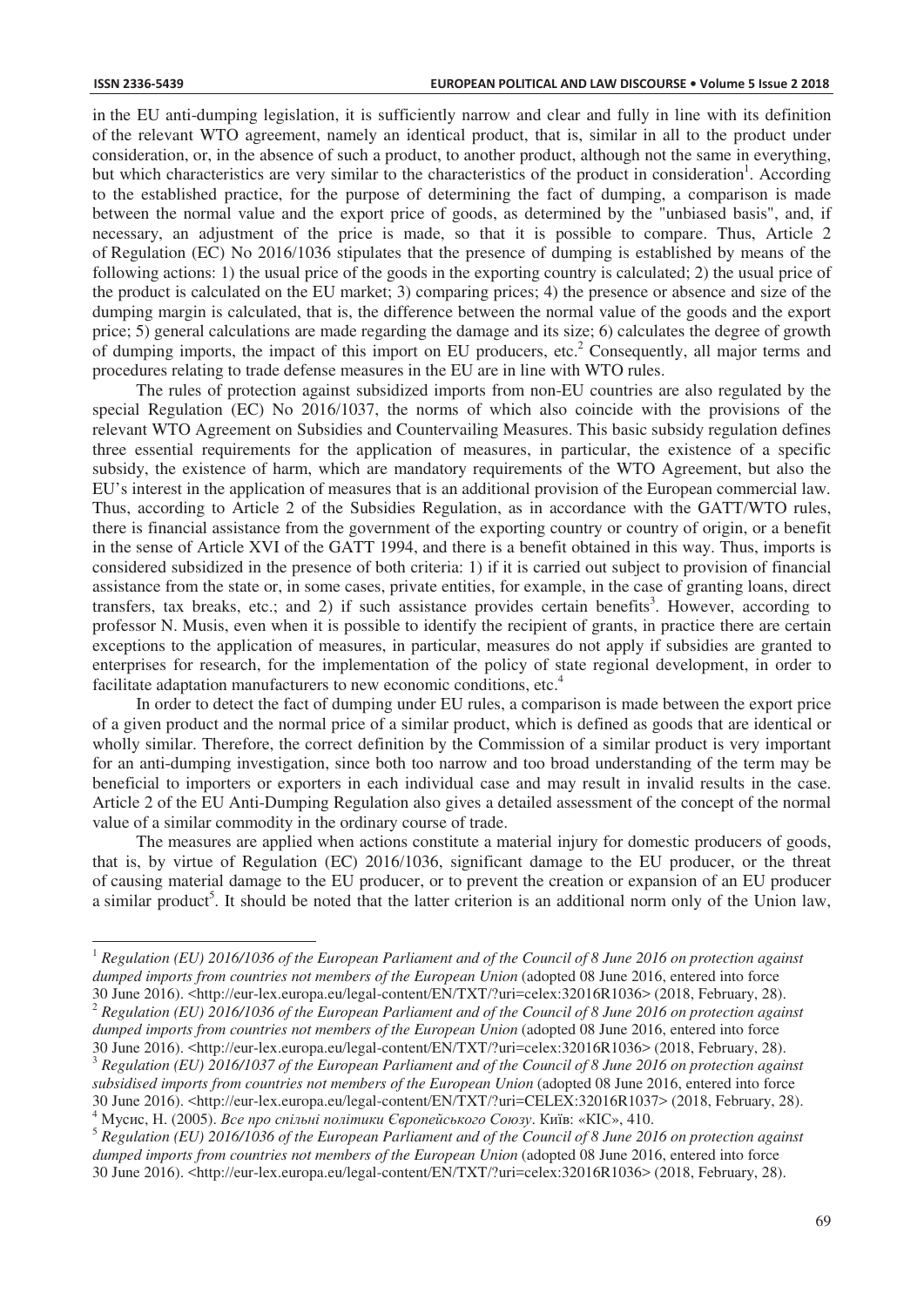which is not required by the WTO rules. The very procedure for determining the damage is in accordance with the procedure defined in the relevant WTO agreement, which provides for a detailed analysis of dumping imports and the determination of the impact of this import on the prices of such goods in the EU, in particular, the volume of dumped imports is determined during the investigation, the impact of dumping on import prices in the EU, the further effects of imports for national commodity producers, etc. At the same time, as S. Osyka states in his study, the notion of a commodity producer in the EU in the regulations on trade defense measures corresponds to the concept of a national commodity producer contained in the WTO agreements, which is defined as a set of EU producers of similar goods<sup>1</sup>.

In addition, it is necessary to note the special feature of the collection of duties when applying the measure, namely in the EU special regulations, that the amount of duty not only should not exceed the dumping or compensation difference, but it should be even lower if it is sufficient to eliminate the damage to the industry of the Union<sup>2,3</sup>. This differs from the provisions of the Agreement on implementation of Article VI of GATT 1994 and the Agreement on subsidies and countervailing measures that do not require lesser duty in this case. That is, it can be said that such a special law of the EU is more favorable to importers from third countries and provides for the collection of only the amount of duty sufficient to cover the damage.

One of the peculiarities of implementing a common EU trade policy is the notion of Union interest, which is an important element of trade defense measures legislation. This concept can be found in the primary law of the Union, in particular, Articles 24, 21 and 17 of the Treaty on European Union include the term "interests of the European Union", "fundamental interests", "EU general interest"4 . It should be noted that the existence of such a rule in the EU legislation on trade defense measures is not required by the rules of the WTO legal framework, therefore, it is primarily an additional provision of the European Union law entitled "WTO plus" in accordance with the terminology of the European Commission<sup>5</sup>. As one of the objectives of the application of trade defense measures is the protection of national producers of goods and sectors of the EU economy, the application of anti-dumping, countervailing and safeguards measures can not only provide additional competitive advantages to producers but also harm other union entities. The idea of including this aspect of legislation in the field of trade defense measures is the need to balance interests of different actors, industries, etc., where there can often be contradictions. According to B. Horvatny, the purpose of observing this principle is the desire to avoid a situation where the negative effect of the measures application for the European Union will outweigh the benefits<sup>6</sup>. The requirement for a Union benefit analysis was included as a mandatory provision from the outset, while the very notion of Union interest was formed gradually. That is, the test for the interest of the Union in each case requires the European Commission to thoroughly investigate all possible consequences and ensure that measures are applied to an adequate harm. In particular, the interests of all parties in economic relations, in particular potential consumers of these goods in the EU, which may be affected by the application of measures, are taken into account. The application of this principle in practice differs depending on the type of trade defence measures. Thus, in the basic regulations governing the legal relationship in the field of trade defence measures, namely Regulation (EU) of the European Parliament and Council 2015/478 of 11 March 2015 on common rules for imports and Regulation (EC) 2015/755 of the European Parliament and

 $\overline{a}$ 

<sup>&</sup>lt;sup>1</sup> Осика, С.Г. (2003). *Правове регулювання імпорту: антидемпінгові заходи*: монографія. Київ: Центр дослідження СОТ, розв. торг. права і практики, 320 – 321.<br><sup>2</sup> Regulation (EU) 2016/1036 of the European Parliament and of the Council of 8 June 2016 on protection against

*dumped imports from countries not members of the European Union* (adopted 08 June 2016, entered into force 30 June 2016). <http://eur-lex.europa.eu/legal-content/EN/TXT/?uri=celex:32016R1036> (2018, February, 28).

 $3$  Regulation (EU) 2016/1037 of the European Parliament and of the Council of 8 June 2016 on protection against *subsidised imports from countries not members of the European Union* (adopted 08 June 2016, entered into force 30 June 2016). <http://eur-lex.europa.eu/legal-content/EN/TXT/?uri=CELEX:32016R1037> (2018, February, 28). 4

<sup>&</sup>lt;sup>4</sup> Treaty establishing the European Community (Amsterdam consolidated version) (adopted 07 February 1992, entered into force 01 November 1993). <http://eur-lex.europa.eu/legal-content/EN/TXT/?uri=CELEX%3A11997E133>. (2018, February, 28).

<sup>&</sup>lt;sup>5</sup> Communication from the Commission to the Council and the European Parliament on modernization of trade defense instruments adapting trade defence instruments to the current needs of the European economy, COM (2013) 191, 3. <http://trade.ec.europa.eu/doclib/docs/2013/april/tradoc\_150837.pdf> (2018, February, 28).

<sup>6</sup> Horvatny, B. (2014). The Concept of "Union Interest" in EU External Trade Law. *Acta Juridica Hungarica, 3,*  261-276.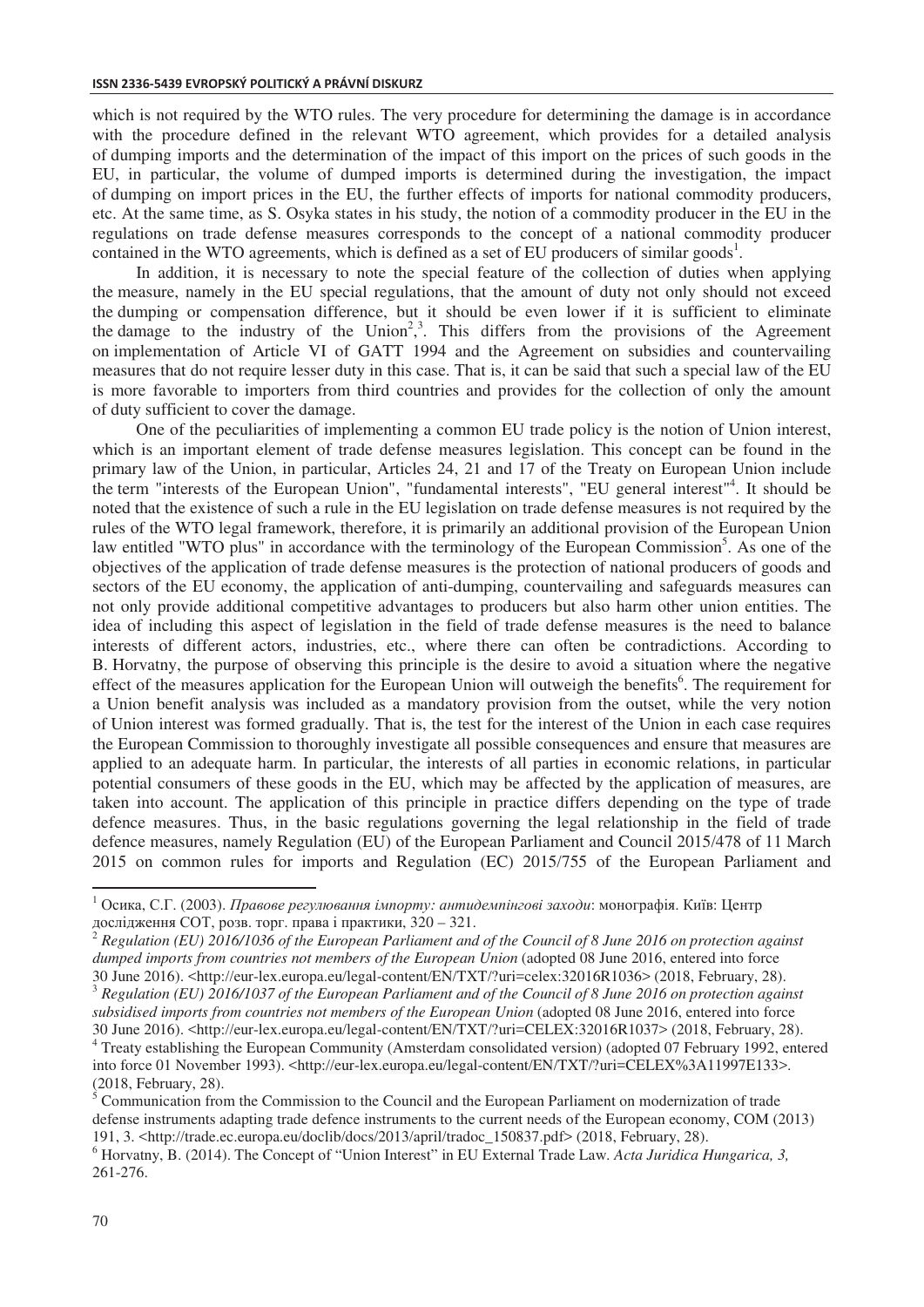$\overline{a}$ 

of the Council of 29 April 2015 on common rules for imports from certain third countries, this aspect is only indicated as "where the interests of the Community so require"<sup>1</sup>. At the same time, regulations on antidumping and countervailing measures are already more detailed, defining certain limits of this concept. In particular, most important elements of the Union's criterion of interest are the following: – determining whether the intervention should be based on an assessment of all different interests in general, including the interests of the domestic industry, users and consumers; – conclusions should be made only when all parties have an opportunity to express their opinion; – special attention is paid to the need to eliminate the effects of dumping and subsidies and to restore effective competition; – interested parties can provide information to the Commission in order to provide an appropriate basis for the consideration of all points of view; – information should be taken into account only if it is supported by evidence; – it is prohibited to apply measures that can be inferred that their use is of interest to the Union<sup>2</sup>,<sup>3</sup> .

In practice, when applying the measures, the EU Council has repeatedly noted that the study of the Union interest is based only on a purely economic analysis and focuses on the economic impact of the use or non-use of tools<sup>4</sup>, which does not allow to agree with the statements of some scholars that it is an instrument of the Union's foreign trade policy<sup>5</sup>. It can be noted here that only the economic effect of measures on the territory of the Union is taken into account and not non-economic factors. On the other hand, it is often pointed out by researchers that in analyzing possible consequences of all groups of subjects, in particular, domestic producers, users of goods for industrial purposes and consumers, greater importance is placed on interests of commodity producers from the territory of the EU among other groups, given that the main purpose of applying EU trade defence measures is to "restore fair competition"6 . Therefore, the interests of other groups of entities are given a secondary role in such a process, which is often the subject of criticism among scholars. In addition, another drawback is that the union interest is not a sufficient factor in the EU legislation, which makes it possible to review the existing measures to protect trade. In our opinion, this provision requires revision and amendments to the law, as the effects of the application of the measures may change over a period of time. Consequently, even if the current changes to the Regulation have led to better informing other potential stakeholders and the openness and involvement of all participants, the question remains to be assessed and analyzed by the Commission itself on the factors influencing the Union's interest, that is, which aspects should prevail in achieving the result. Thus, the question of the presence or absence of EU interest in the application of measures is a feature of the European legal order, an extremely important element of the process itself and is investigated at the final stage of the investigation.

Also, the distinction of European law is the fact that Article 15 of the Agreement on the Implementation of Article VI of the General Agreement on Tariffs and Trade 1994, which specifies special provisions for the application of measures to products originating in developing countries, was not reflected in the basic anti-dumping legislation or generally in trade policy with developing countries. Such decisions may be taken by the Union during the investigation on a case-by-case basis, according to the situation.

An important feature in antidumping, antisubsidy or safeguard investigations in the European Union is the definition of the normal value of goods when imported from a country that does not have a market

<sup>2</sup> *Regulation (EU) 2016/1036 of the European Parliament and of the Council of 8 June 2016 on protection against dumped imports from countries not members of the European Union* (adopted 08 June 2016, entered into force 30 June 2016). <http://eur-lex.europa.eu/legal-content/EN/TXT/?uri=celex:32016R1036> (2017, November, 06). Regulation (EU) 2016/1037 of the European Parliament and of the Council of 8 June 2016 on protection against

*Republic of China and Vietnam* (adopted 05 October 2006, entered into force 05 October 2006).

<sup>1</sup> *Regulation (EU) 2015/755 of the European Parliament and of the Council of 29 April 2015 on common rules for imports from certain third countries* (adopted 29 April 2015, entered into force 08 June 2015).

<sup>&</sup>lt;http://eur-lex.europa.eu/legal-content/EN/TXT/?uri=celex:32015R0755> (2018, February, 28).

*subsidised imports from countries not members of the European Union* (adopted 08 June 2016, entered into force 30 June 2016). <http://eur-lex.europa.eu/legal-content/EN/TXT/?uri=CELEX:32016R1037> (2018, February, 28).  $4$  Regulation (EC) 1472/2006 of 5 October 2006 imposing a definitive anti-dumping duty and collecting definitely *the provisional duty imposed on imports of certain footwear with uppers of leather originating in the People's* 

 $\text{Khttp://eur-lex.europa.eu/LexUriServ/LexUriServ.do?uri=OJ:L:2006:275:0001:0041:EN:PDF> (2018, February, 28).$ <sup>5</sup> Wellhausen, M. (2001). The Community Interest Test in Antidumping Proceedings of the European Union. *American University International Law Review, 16.* 

<sup>&</sup>lt;sup>6</sup> Horvatny, B. (2014). The Concept of "Union Interest" in EU External Trade Law. *Acta Juridica Hungarica*, 3, 261-276.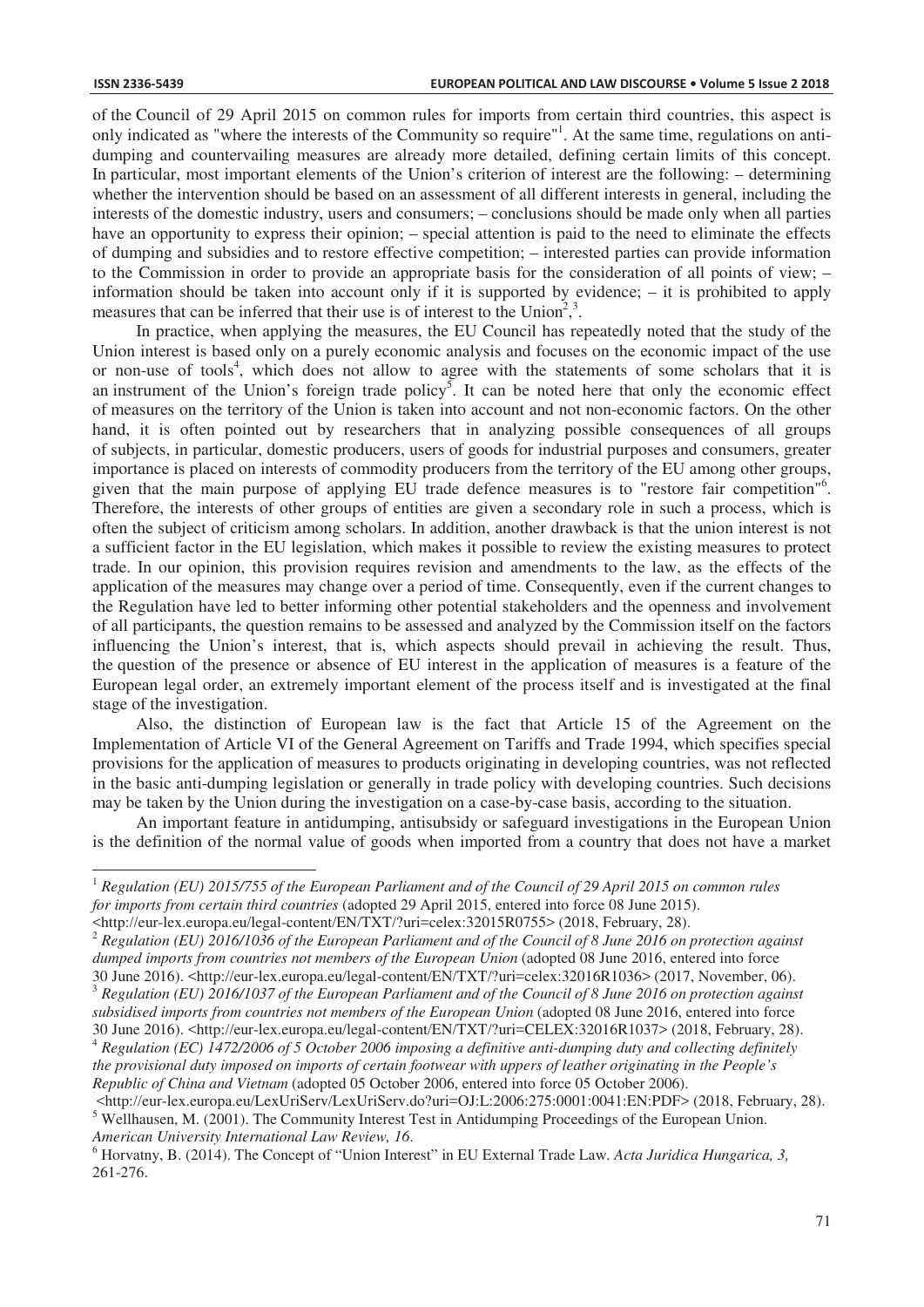#### **ISSN 2336-5439 EVROPSKÝ POLITICKÝ A PRÁVNÍ DISKURZ**

economy status. It should be noted, for example, that EU antidumping legislation distinguishes between countries with a market economy status and a non-market economy status, which affects the very procedure of conducting an investigation and leads to different attitudes towards different states. This aspect is the subject of criticism by many scholars, since it is considered that the use of such a classification by the Union may be caused by economic or political interests<sup>1</sup>. In accordance with Article 2 (7) of Regulation (EC) 1225/2009, in this case, in the study of the normal value of goods by the European Commission, the data of a third country with a market economy status shall be taken into account. Thus, according to the Regulation (EC) 2016/1036, the relevant third market economy country should be selected with due regard to any reliable information available at the time of selection and time limits and, if possible, a market economy status country should be used<sup>2</sup>. As can be seen from the foregoing, the rules of choosing the analogue country are rather vague and fuzzy and completely devised at the discretion of the Commission. Also, when investigating goods from a country that does not have a market economy status but is a member of the WTO, for example, the People's Republic of China, Vietnam, Kazakhstan, etc., for the use of the general methodology in the investigation, commodity producers must prove that "for this manufacturer or producers prevail market economy conditions for the production and sale of the like product", and in the other case the analogous state is chosen<sup>3</sup>. Many scholars point out that in this case, precisely the election of that country can greatly affect the normal value of the goods and the price difference, taking into account the practice of the European Commission to allow complainants in their application to offer such a third state<sup>4</sup>. The answer to this was the publication in 2013 of the European Commission's recommendations for choosing an analogue country in the course of investigations containing the following clear, objective criteria for determining the country concerned: a) goods produced in the territory of a third state are identical or similar to their physical characteristics to the goods in respect of which the investigation is being conducted; b) the volume of sales of goods to consumers in a third country in comparison with the export of goods for which an investigation is conducted from a country with a non-market economy status; c) the size of the market and the nature of the competition for the given product in the third-country market. This document, although not yet officially available, has been used by the European Commission for recent years in order to achieve a more transparent procedure for this aspect of the investigation<sup>5</sup>.

Considering the peculiarities of EU law on trade defense measures as part of the European Union's trade law, it is also important to emphasize the effect of the special Regulation (EC) 654/2014 of the European Parliament and of the Council of 15 May 2014 on the rights of the Union in the application and enforcement of international trade in goods, which amends Regulation (EC) 3286/94, which is more commonly known as the Trade Barriers Regulation. This Union law establishes a procedure that allows enterprises and EU countries to require EU institutions to study any trade barriers introduced by non-EU countries in order to protect the interests of companies and EU workers. The document is intended to eliminate harm or adverse trade effects arising from such trade barriers in accordance with the rules of international trade. Thus, in accordance with this Regulation, complaints may be filed on behalf of the industry, one or more enterprises or an EU Member State, which imposes barriers to trade. The complaint should contain sufficient evidence of the existence of trade barriers and adverse trade effects. In accordance with Regulation (EC) No 654/2014, complaints must be submitted to the European Commission in writing,

 $\overline{a}$ 

 $1$  Zhang, N. (2013). Continue to Fight the Anti-dumping War: Arguments Against the European Union's Antidumping Policies from the Perspective of Chinese Footwear Enterprises and Exporters. *International Trade Law Journal, 35, 2-9.*<br><sup>2</sup> *Regulation (EU) 2016/1036 of the European Parliament and of the Council of 8 June 2016 on protection* 

*against dumped imports from countries not members of the European Union* (adopted 08 June 2016, entered into force 30 June 2016). <http://eur-lex.europa.eu/legal-content/EN/TXT/?uri=celex:32016R1036> (2018, February, 28).

<sup>3</sup> *Regulation (EU) 2016/1036 of the European Parliament and of the Council of 8 June 2016 on protection against dumped imports from countries not members of the European Union* (adopted 08 June 2016, entered into force 30 June 2016). <http://eur-lex.europa.eu/legal-content/EN/TXT/?uri=celex:32016R1036> (2018, February, 28).

<sup>4</sup> De Kok, J. (2016). The Future of EU Trade Defense Investigations against Imports from China. *Journal of International Economic Law, 19,* 515 – 547.

<sup>5</sup> De Kok, J. (2016). The Future of EU Trade Defense Investigations against Imports from China. *Journal of International Economic Law, 19,* 515 – 547.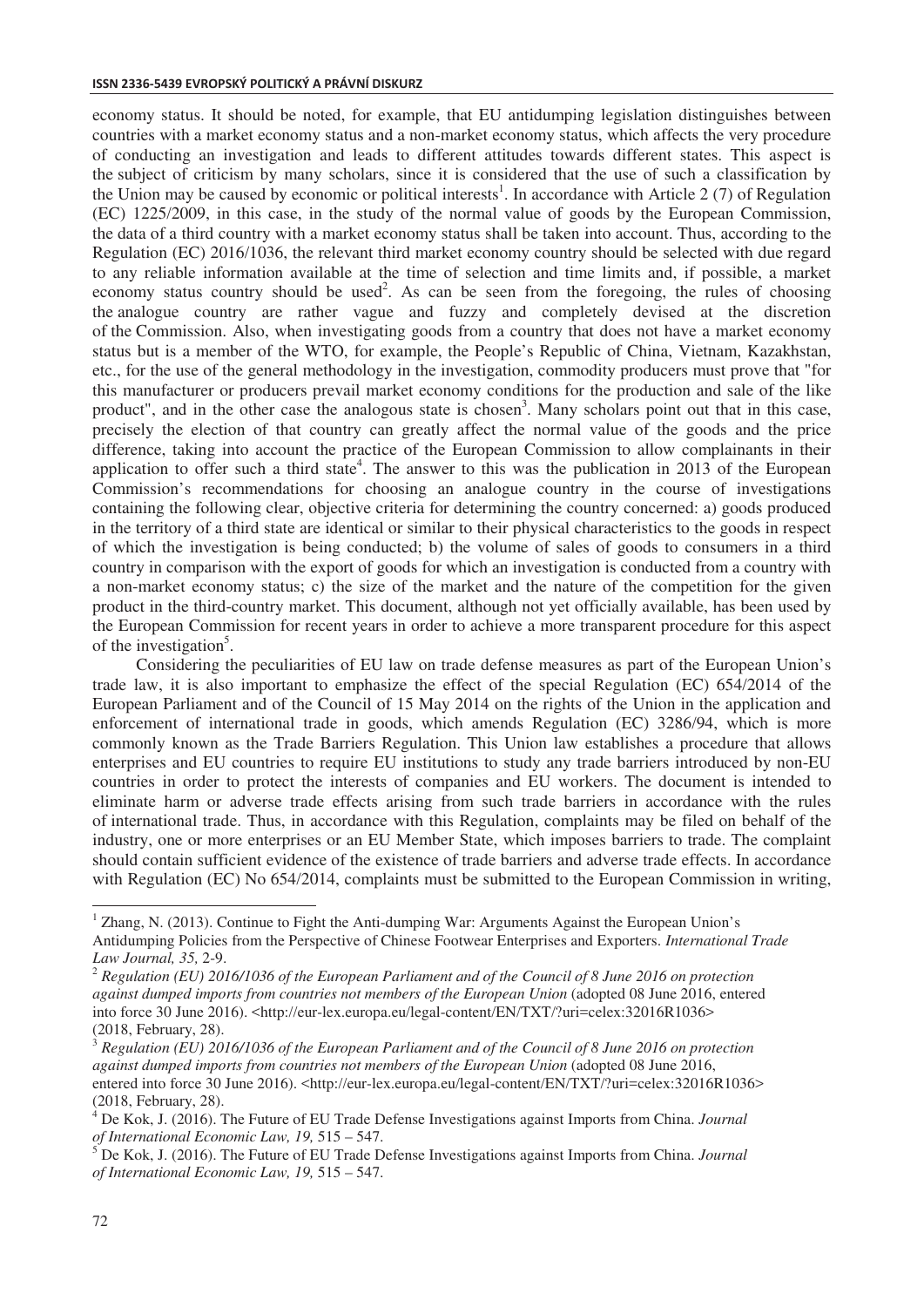which has  $45$  days to decide whether the complaint is admissible<sup>1</sup>. This period may be suspended at the request of the complainant, if necessary, to obtain additional information. If the complaint is considered to be admissible, an announcement of an investigation into a particular product and country is published in the Official Journal of the European Union. The Regulation states that on the basis of an investigation carried out by the Commission, the Council of the EU may adopt any "measures that are in accordance with existing international obligations and procedures", in particular, to suspend tariff actions, introduce new or increased customs duties, introduce or increase quantitative restrictions on the import, etc., if this is of interest to the Union, which compares this instrument with other measures of trade protection. Consequently, the purpose of the document is to ensure the effective exercise of the rights of the Union under international trade agreements in order to protect its economic interests in order to enable the national Union producers to use formal procedures and to react quickly and flexibly on the basis of procedures and time limits established by international trade agreements. Most scholars consider the EU Trade Barriers Regulation an additional instrument of the Union in the field of trade law, along with trade defence measures<sup>2</sup>.

Consequently, it can be concluded that the European Union legislation on trade defense measures has been adopted in accordance with the relevant WTO rules on antidumping, illegitimate subsidies and safeguards, reflecting an appropriate balance of rights and obligations. However, in addition, the legislation contains important special rules, which are inherent in the EU law only in this area:

– The decisive element in the application of measures is the introduction of a test of harm as a second necessary condition for the application of final measures. The practice of the Union to apply measures only to the extent that it is sufficient to alleviate the damage caused contributes to the fact that only cases where such actions have actually caused material damage are taken into account;

– In order to determine the existence of dumping, illegitimate subsidy or safeguards and the assessment of harm, the practice of the Union is to apply the interpretation of the law on identical goods in the narrow sense, which in turn limits the number of applications filed;

– the decisive feature of the Union's legislation is that trade defense measures can only be applied if there is an interest of the Union in such measures that results in comparisons between the benefits of various stakeholders, in particular, the interest of national producers, consumers in the EU, industry interests, etc.;

– Another feature of the EU legislation is the preliminary disclosure of the results of an investigation, which is not a mandatory requirement of the WTO rules, and has been introduced to better protect the interests of the parties to the proceedings. Through this pre-disclosure procedure, exporters and importers become more informed about the most significant facts and key findings on which the decision is taken on the application or non-application of measures, and thereafter, an additional period is proposed during which additional comments may be made by the parties as necessary;

– European legislation differs mainly in establishing lower anti-dumping duties;

– the EU approach is more predictable, since the amount of anti-dumping measures for a particular product is set only once in the next five years or during their period of operation, which differs from the practice of revision of their size for each year, which is practiced, for example, in the USA.

Consequently, it can be said that the European Union law to some degree improves the WTO rules on the application of trade defense measures for the more clear and understandable use of these instruments for the protection of the internal market. On the other hand, domestic researchers also emphasize the following shortcomings of EU legislation in the field of trade defense measures. In their view, it is too broad to apply confidentiality provisions, which prevents importing companies from seeing allegations of investigation, insufficient transparency of the investigation itself, very brief deadlines for objection to the allegations; the possibility of using disputed and not always adequate temporary measures, etc.

<sup>&</sup>lt;sup>1</sup> Regulation (EU) No 654/2014 of the European Parliament and of the Council of 15 May 2014 concerning the exercise of the Union's rights for the application and enforcement of international trade rules and amending Council Regulation (EC) No 3286/94 laying down Community procedures in the field of the common commercial policy in order to ensure the exercise of the Community's rights under international trade rules, in particular, those established under the auspices of the World Trade Organization (adopted 15 May 2014, entered into force 17 July 2014). <http://eur-lex.europa.eu/legal-content/GA/ALL/?uri=uriserv:OJ.L\_.2014.189.01.0050.01.ENG> (2018, February, 28).

 $2^{2}$  Cortes, M.J. (2004). The European Community Trade Barriers Regulation: Private Party Involvement in International Procedures Regarding Unfair Foreign Trade Practices. *Texas Tech Law Review, 35*.